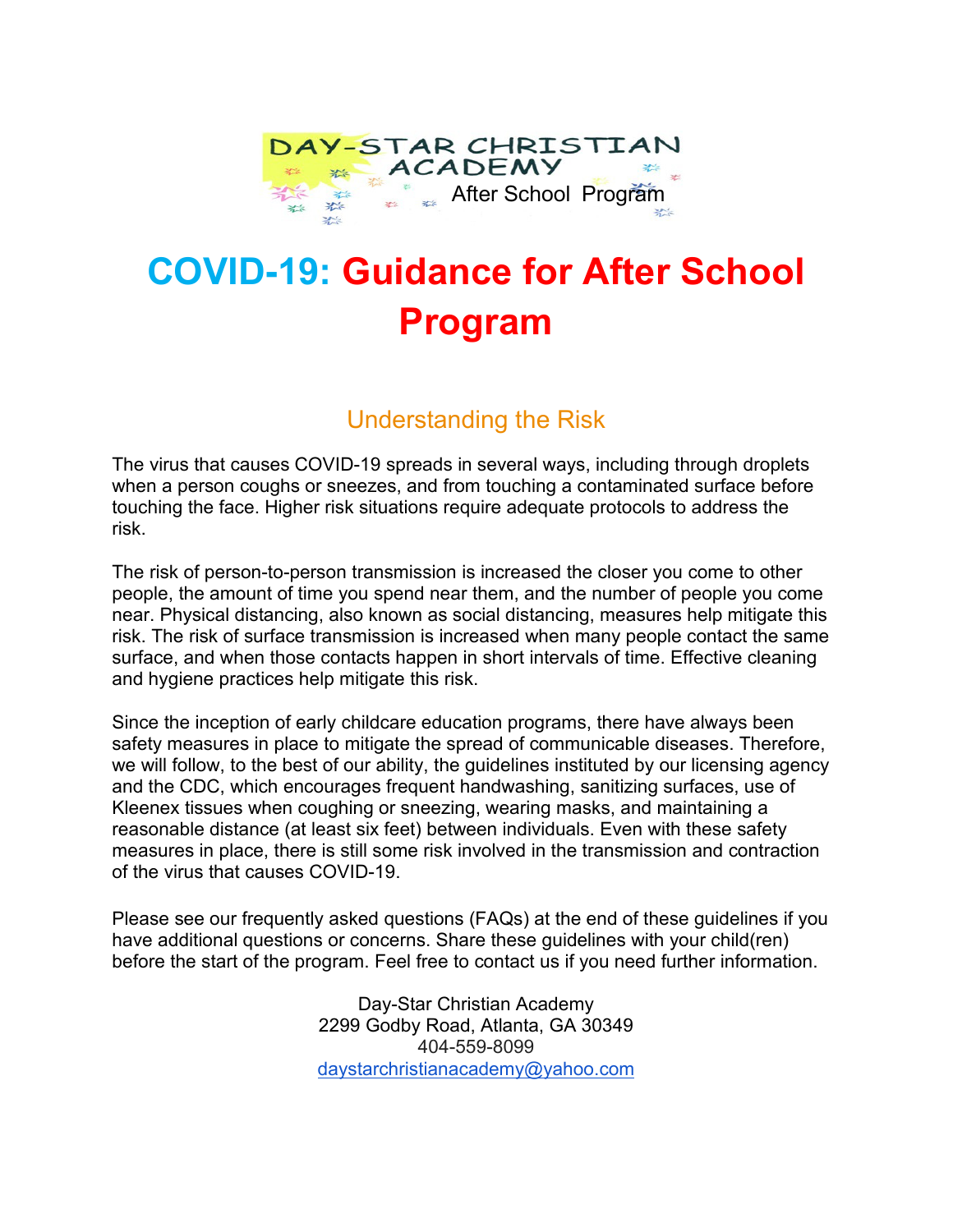## **Program Structure**

#### **Arrival Procedures & Sick Students**

After school personnel will take the temperatures of students before the program begins during check in and again mid-way through the program. Children with a temperature of 100.4 or higher, which is the state's recommended temperature, will not be allowed to attend the program. Rather, parents will be called immediately and the child will be quarantined in an enclosed space not around others until a parent can pick them up. The child will be supervised until their parents arrive. Students with high temperatures *must* be picked up immediately. Parents will need to call the Main Office and the student will be walked out to the car by the director.

#### **Attendance Time**

In order to remain compliant with social distancing mandates, children will be placed in assigned seats that maintain a distance of six feet apart; for example, there will be an empty chair or more between each child. The children will still be able to engage in fun activities and conversation and be comfortable during homework time while sitting in assigned seats. Tables and chairs will be cleansed daily.

#### **Snack Time**

Children will be called by grade level, starting with K4-Eighth grade, to retrieve their snack. Snacks will either be pre-packaged or prepared by the after school staff wearing gloves. The after school program staff will place all snacks on a sanitized surface, typically a napkin or plate and located on a sanitized table for children to grab and take back to their seats. As children are called to line up to get their snack, they will be monitored to ensure six feet of distance is maintained between them and others at all times. They will then follow the line to go back to their seats and enjoy their snack.

#### **Free Time (aka Center Time)**

Free time, or what we refer to as Center Time, is an uninterrupted, hour-long experience of exploration and discovery where children can engage in activities that interest them. During center time children will be called by grade levels to pick a center they would like to enjoy.There will only be four students at a time allowed at one center. Centers will be sanitized daily and materials sanitized after each use by the after school program staff. More centers may be added or materials rotated or changed throughout the school year as children's interests develop and/or change.

Centers include:

Math/Science/Technology Reading/Writing Art Music

Dramatic Play Blocks and Construction/Engineering Games **Sports**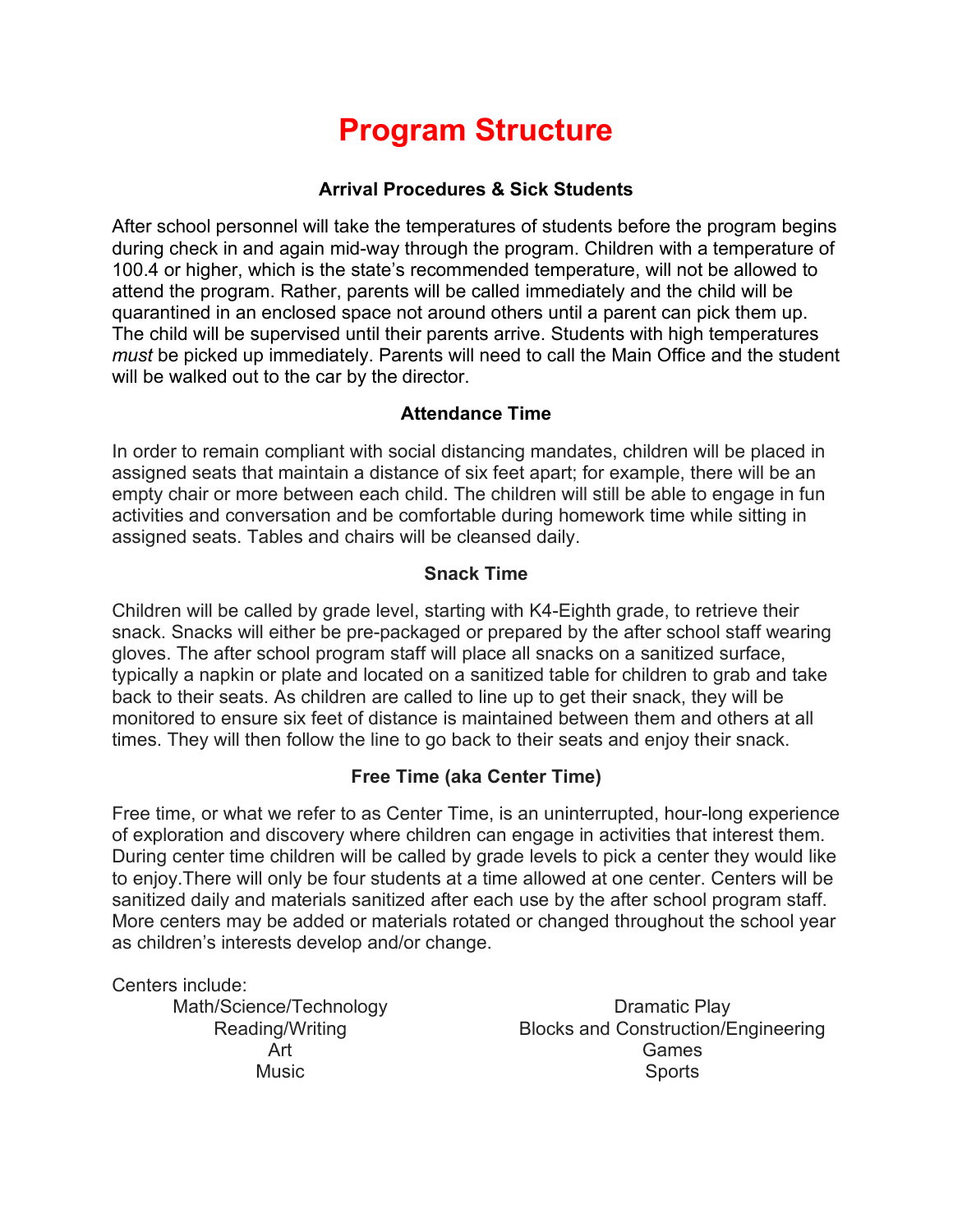#### **Homework Time**

Children will line up to go with the after school group leader to wash hands and prepare for homework time. During this time a second temperature check will be completed before Homework Time begins (see Arrival Procedures & Sick Students above).. This time will be designated as a quiet time or quiet zone, which means children with homework will have the opportunity to complete it while other children who do not have homework will find quiet activities like silent reading to do. *Please note that we are not a homework-based program, but children will have assistance with homework by an after school group leader or director.* During homework time children will sit in their assigned seats that are already configured to meet social distancing mandates. We will allow group leaders to work with students in a group of no more than five children with social distancing measures in place. If more than five children need to be grouped a new group will be formed with a different group leader. We will make every effort to place the right staff member in the right group based on their area of expertise and knowledge in an academic subject.

#### **Meal Time**

All children and staff members will wash hands before any meal time. When children return from the restroom washing hands, they will then have a seat in their assigned chair and be called up one by one to retrieve their supper. After all children are served, the staff will engage with students to make sure they are not sharing any food or passing any drinks. Children will clean their hands and faces at the end of meal time and staff members will take children out of the lunch room to begin sanitizing according to our cleaning process (see *Cleaning and Disinfecting Practices* below). All supper meals will be pre-packaged and served by our after school staff using clean food service gloves for children to enjoy.

### **COVID-19-related Policies and Procedures**

#### **Practice Physical (aka Social) Distancing**

We will...

Practice physical (aka social) distancing as best as possible to maintain a six feet distance between staff and children. Physical distancing will not compromise supervision or a child's safety.

Encourage children to greet each other using non-physical gestures (e.g. wave or nod or a verbal "Hello") and to avoid close greetings (e.g. hugs, handshakes).

Regularly remind children to keep "hands to yourself."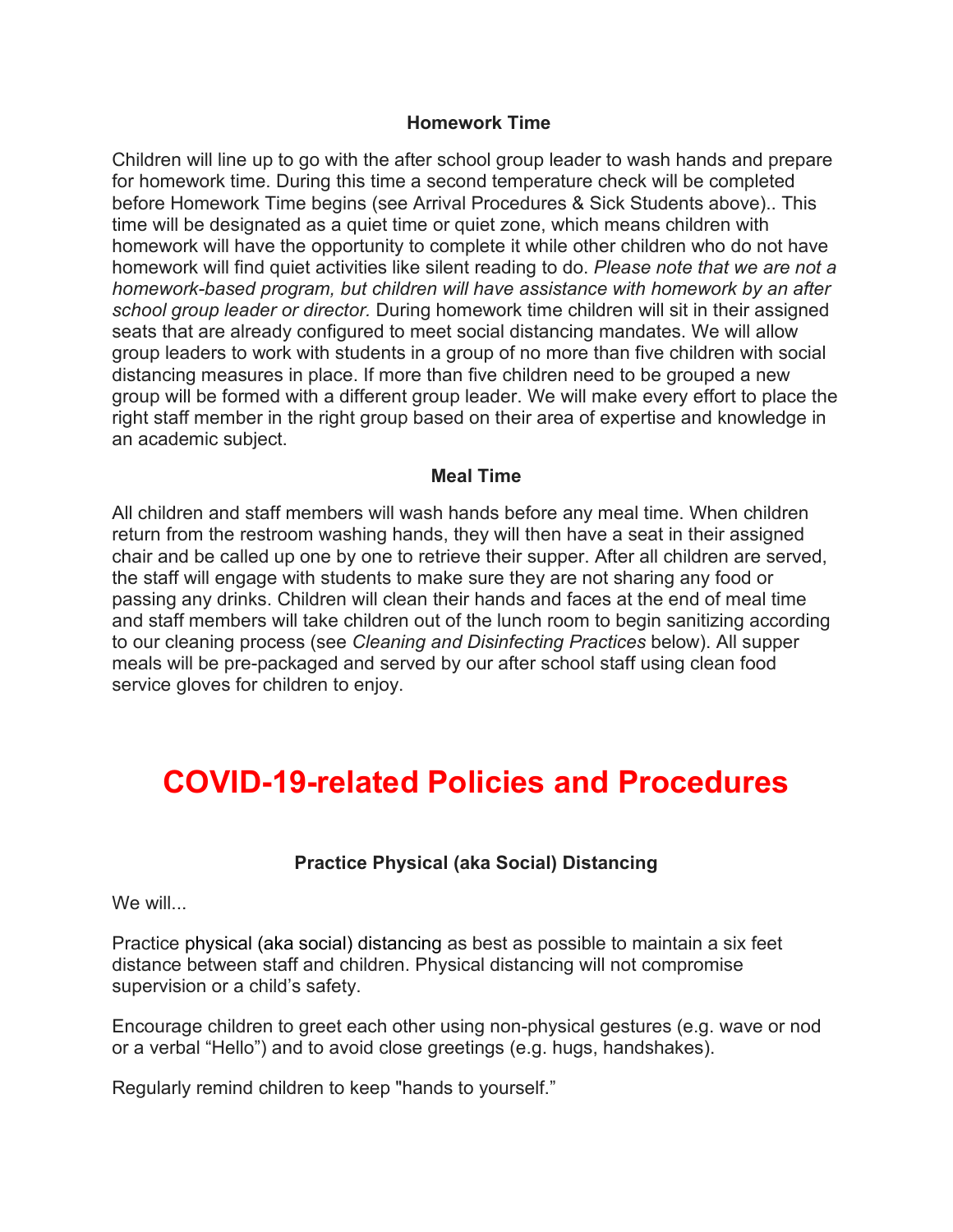Reinforce no sharing policies and procedures. This includes the current practice of not sharing food, beverages, water bottles, or other personal items.

Limit the number and types of personal items that can be brought into the after school setting and provide individual bins or lockers for each child's belongings. All personal items must be clearly labelled with the child's name to prevent accidental sharing or loss.

Plan activities that encourage individual play and increase space between children.

Avoid activities that involve shared objects or toys.

Avoid activities involving singing, shouting, or speaking loudly indoors.

Increase the distance between rugs in the reading area.

#### **Practice Hand Hygiene and Respiratory Etiquette**

Students will..

Clean their hands thoroughly with soap and water for at least 20 seconds or use hand sanitizer (70-90% alcohol concentration) after restroom use and play (indoors and outdoors), before and after meals, if use of hands for coughing, sneezing, or placing hands in mouth or nose, and when visibly soiled.

Avoid touching their face, nose and mouth with unwashed hands.

Cover their cough or sneeze with their elbow or a tissue. Immediately throw the tissue in the garbage and wash their hands.

Bring additional hand sanitizer (70-90% alcohol concentration) and store them in an easily accessible area to be used if soap and water or a hand sanitizer station is not readily available.

Work with after school staff to ensure that proper hand hygiene is practiced often and when necessary (e.g. before and after eating, after using the bathroom, after covering a cough or sneeze). This includes monitoring other children and reinforcing hand hygiene.

Notify after school program staff when hand hygiene supplies are low. After school staff will monitor hand hygiene supplies to ensure adequate amounts of liquid soap, paper towel, hand sanitizer, tissues, and waste receptacles and notify the director immediately when supplies are low or run out.

#### **Modified Food Safety Practices for Snack and Meal Times**

After school group leaders will modify meal practices to ensure that there is no selfserving or sharing of food at meal times.

Meals will be pre-packaged/plated and served in individual portions to the children.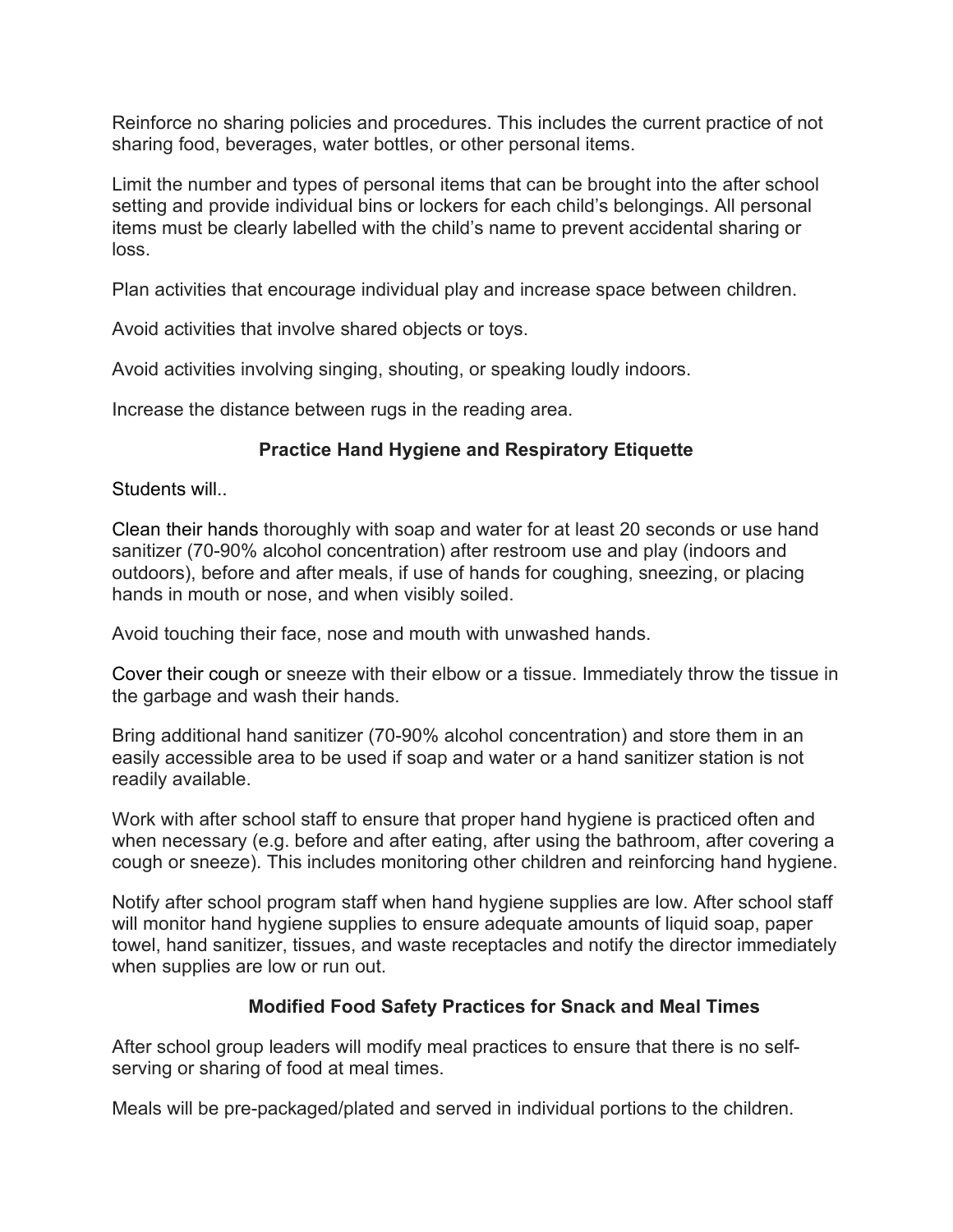Utensils will be used to serve food. The use of shared utensils or items will be prohibited (e.g. serving spoons, condiments).

Children will not be allowed to prepare, cook, or bring food from home that will be shared with others.

There must be no food provided by the family or outside of the regular meal provisions of the program (except where required and special precautions for handling and serving the food are put into place.) The program will make every effort to accommodate children with documented food allergies. *Unfortunately, we will not be able to accommodate children with food preferences at this time.*

The director will ensure proper hand hygiene is practiced when staff are preparing food, and for all individuals before and after eating.

#### **Cleaning and Disinfecting Practices**

Bleach solutions among other cleaning and disinfecting solutions may be used in our program for disinfection of surfaces.

We will prepare disinfecting solutions according to the instructions on the label or in a ratio of:

- 1 teaspoon (5 mL) bleach/cleaning solution per cup (250 mL) of water, or
- 4 teaspoons (20 mL) bleach/cleaning solution per liter (1000 mL) of water.
- Ensure a minimum of two minutes contact time and allow to air dry.
- Prepare fresh bleach/cleaning solution daily.

We will educate staff on how to use cleaning agents and disinfectants:

- All staff will be required to complete an orientation where a topic related to proper disinfecting and cleaning procedures among other topics will be discussed.
- $\circ$  The director will monitor staff to ensure they are abiding by required disinfectant contact times (i.e. amount of time that the product will need to remain wet on a surface to achieve disinfection).

#### **Requirements for the Use of Toys, Equipment and Other Materials**

Disinfectant sprays/wipes may be used to disinfect equipment and play structures that are too large. In this case, we will still ensure required disinfectant contact times are achieved or alternatively allow toys to air dry.

Gloves must be worn when it is anticipated that hands will come into contact with mucous membranes, broken skin, tissue, blood, bodily fluids, secretions, excretions, contaminated equipment or environmental surfaces.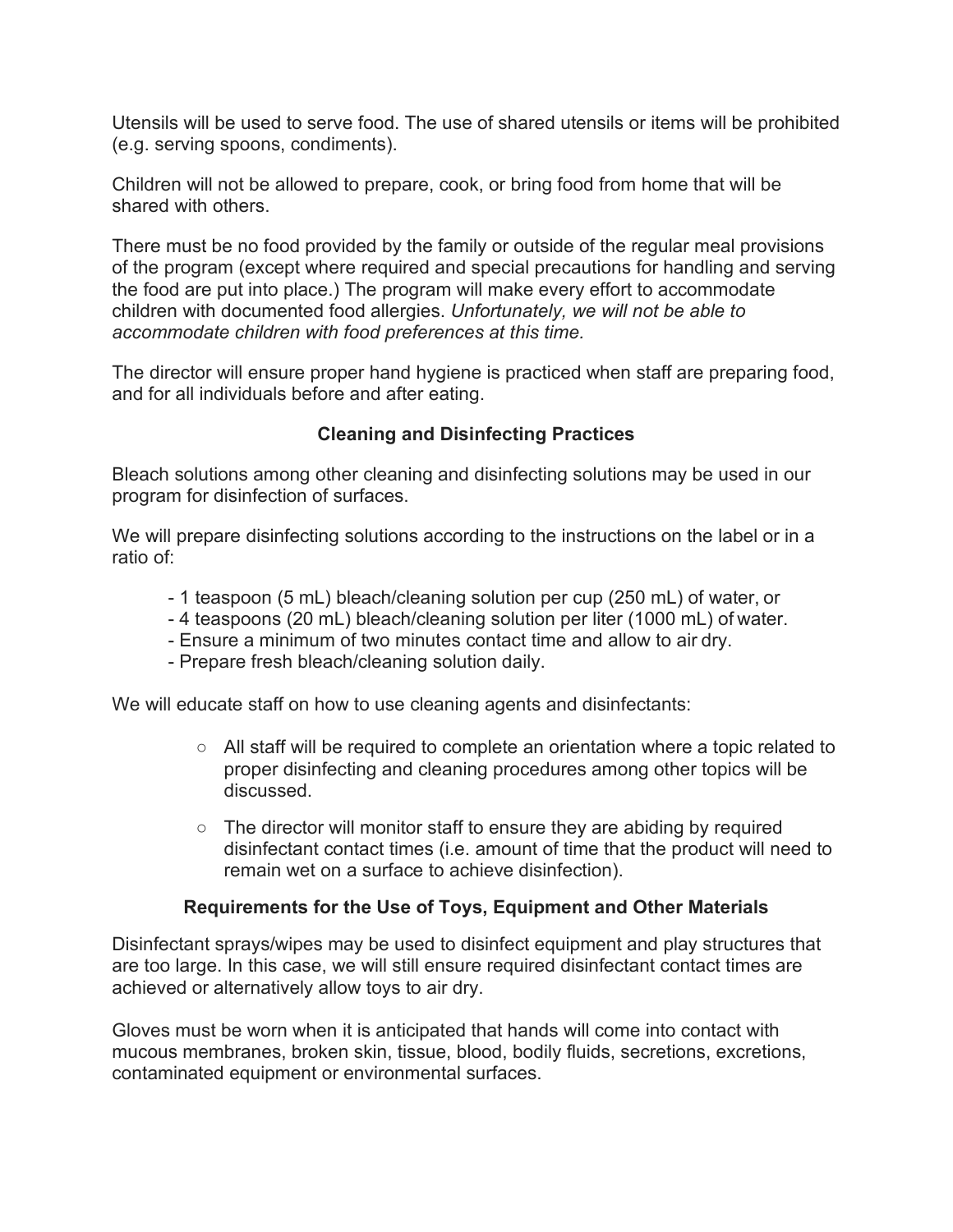#### **FAQs**

#### **If a child or staff tests positive for COVID-19, what will happen?**

Children and staff who become sick during the program, or who arrive sick, will be sent home as soon as possible. Anyone who is sick will be kept separate from well students and staff until the sick person can be picked up. Also, please see our Arrival Procedures & Sick Students section above.

#### **Does my child have to wear a mask the entire time during after school program?**

The CDC does not recommend children under age 2 to wear a mask.

It is also recommended that your child not wear a mask or other face covering if it is a possible choking or strangulation hazard, or if your child has trouble breathing with the mask. If your child is unconscious, incapacitated or unable to remove the cover without help, they should not wear a mask either.

Additionally, if your child is touching his or her face more frequently while wearing a mask, then they should not wear it because this increases their risk of being exposed to the virus. In all other cases, a mask must be worn when it is permissible to do so.

#### **What if I do not want my child to wear a mask?**

Your child does not have to wear a mask if you do not wish for her or him to. However, a parent or legal guardian must get medical clearance from their child's primary care doctor if they do not want their child to wear a mask. This medical clearance should be on file with our center.

#### **Do parents, after school program staff, and volunteers have to wear a mask? What if they do not want to wear a mask?**

Yes, parents, after school program staff, and volunteers must wear masks. Anyone inside or outside of the after school program must have on a mask unless they are medically cleared from wearing a mask. However, if parents, after school program staff, or volunteers are sick, not feeling well, or experiencing fever, cough, chills, or any other symptoms related to the virus that causes COVID-19, they should remain home. During dismissal, our after school staff will escort children outside for pickup.

#### **I am concerned that social distancing guidelines may keep my child from much needed social-emotional development. How will the after school program ensure that my child bonds with friends and engages safely with other children?**

We are committed to the health and safety of everyone. However, we have designed our program so that our fun learning experiences are enjoyed while also remaining compliant with social/physical distancing guidelines. Children are still able to engage with one another but in safer ways that help mitigate the spread of the virus that causes COVID-19.